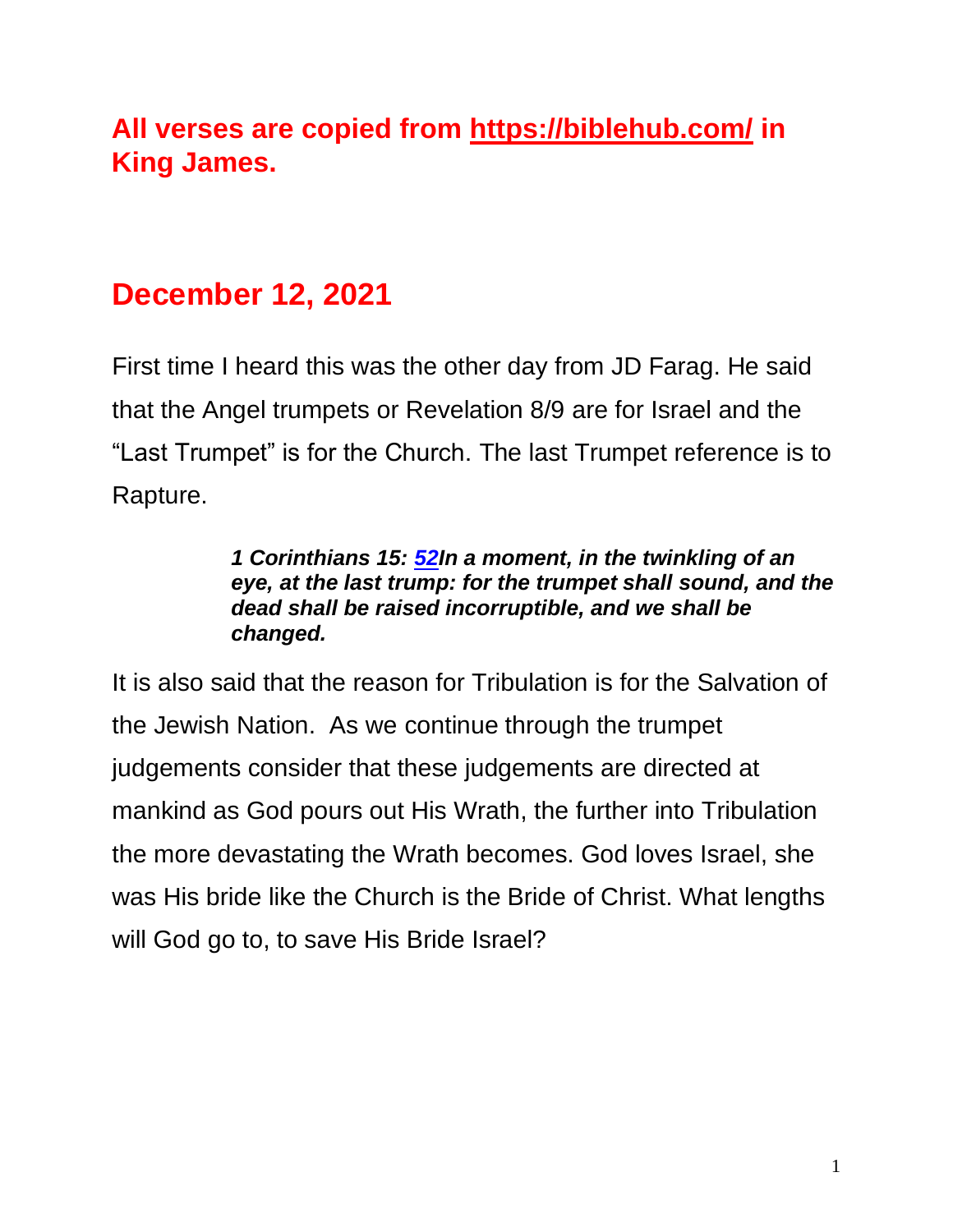## **Revelation 9**

## **The Fifth Trumpet**

### **[1A](https://biblehub.com/revelation/9-1.htm)nd the fifth angel sounded, and I saw a star fall from heaven unto the earth: and to him was given the key of the bottomless pit.**

The purpose of this trumpet and associated "star" is the opening of the abyss or pit of hell to release specific demons.

This "star" is not a heavenly body IE: asteroid, but a Spiritual entity (angel) who is given permission by God to open the bottomless pit. It is a bit strange that this angel is identified by the male pronouns "him and he" if it is not a specific angel.

This pit is called by a variety of names in different languages.

| Greek                 | the Abyss, Tartarus          |
|-----------------------|------------------------------|
| Roman mythology Orcus |                              |
| English               | Hell, bottomless pit, abyss, |
| <b>Hebrew</b>         | Sheol                        |

In this bottomless pit are held a special kind of demon or fallen angel, these are referred to in Jude.

> *Jude 1:6 And the angels which kept not their first estate, but left their own habitation, he hath reserved in everlasting chains under darkness unto the judgment of the great day.*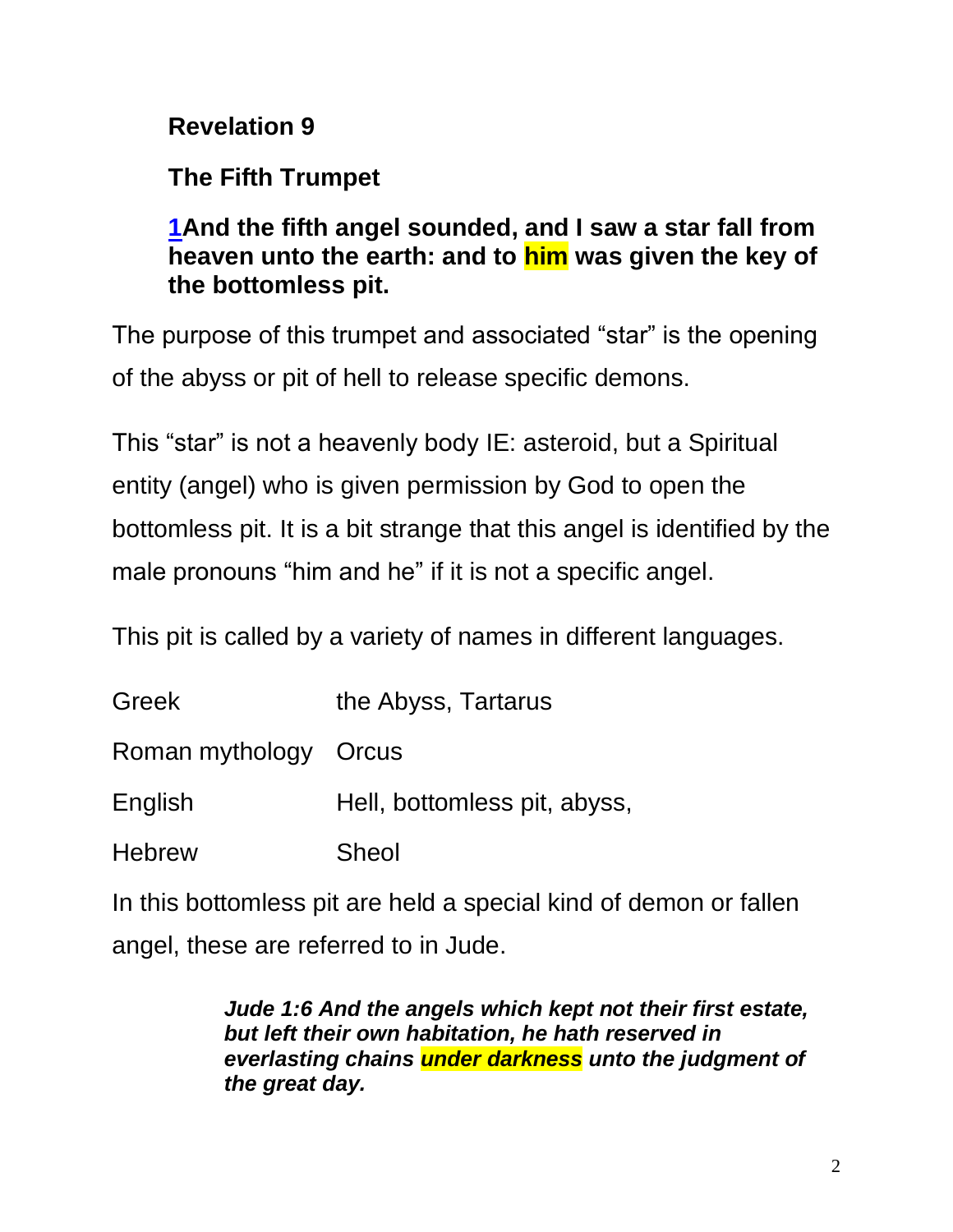*2 Peter 2:4 For if God spared not the angels that sinned, but cast them down to hell, and delivered them into chains of darkness, to be reserved unto judgment;*

*Revelation 11:7 And when they shall have finished their testimony, the beast that ascendeth out of the bottomless pit shall make war against them, and shall overcome them, and kill them.*

*Revelation 20:3 And he threw him into the Abyss, shut it, and sealed it over him, so that he could not deceive the nations until the thousand years were complete. After that, he must be released for a brief period of time.*

As you can see even the Bible uses a variety of words to describe this place we know as Hell. There are occupants currently there made up of fallen angels and demons. There are many humans waiting for that as their final destination that have died rejecting Christ and many more to join them. Satan is called the King of the Abyss, but it is doubtful that there is any pomp and circumstance awaiting his return. He along with his followers will eventually be cast into the lake of fire wherever God has determined that to be.

#### **[2A](https://biblehub.com/revelation/9-2.htm)nd he opened the bottomless pit; and there arose a smoke out of the pit, as the smoke of a great furnace; and the sun and the air were darkened by reason of the smoke of the pit.**

The obvious is that heat and smoke rise so as the pit is opened the trapped heat and smoke are allowed out. There is so much of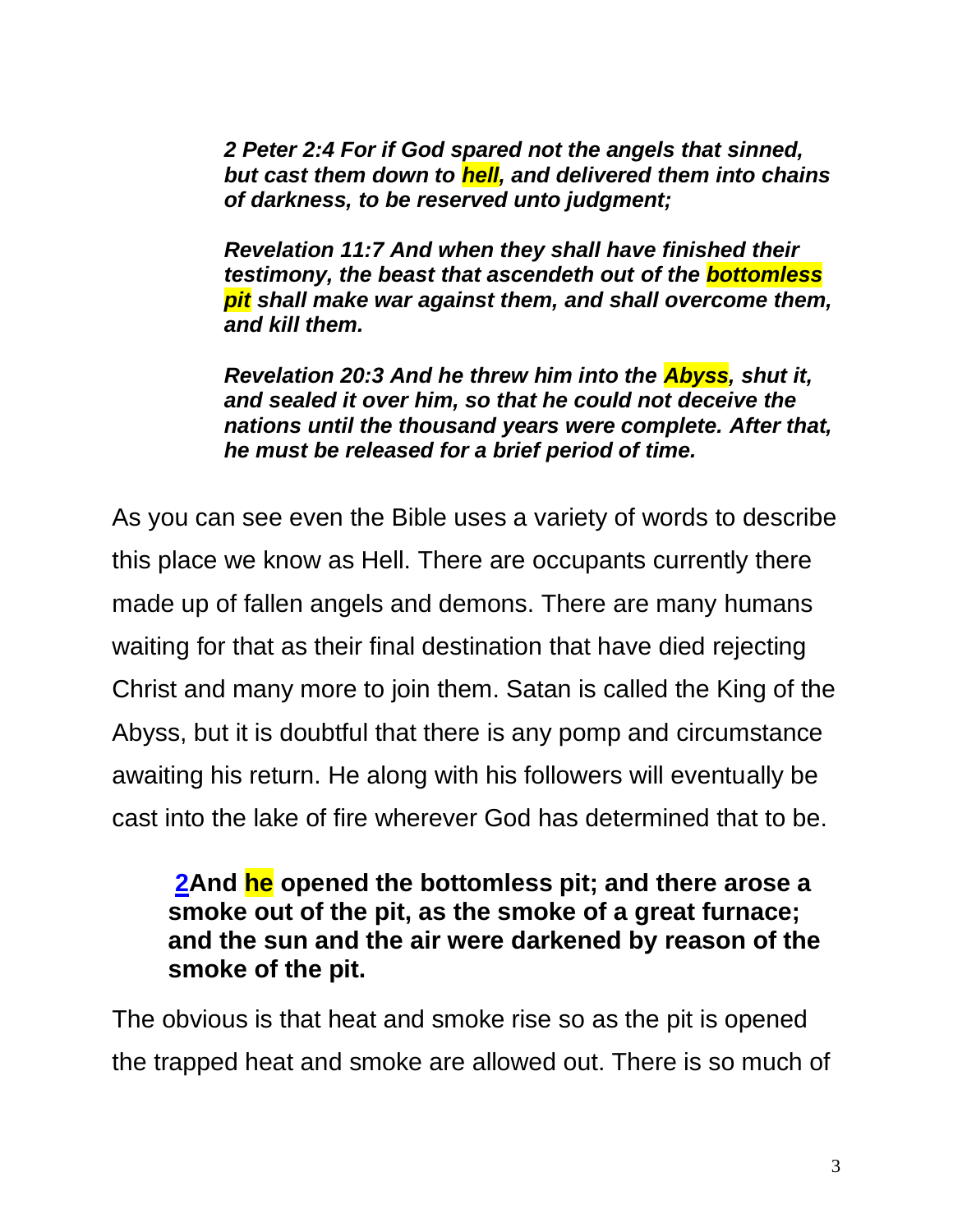it that it darkens the sun, even the air was darkened it was so thick.

### **[3A](https://biblehub.com/revelation/9-3.htm)nd there came out of the smoke locusts upon the earth: and unto them was given power, as the scorpions of the earth have power.**

As this lid on the shaft of the abyss is opened, smoke and heat rise from the pit as well as "locusts". Not a common locust that we would be familiar with but locust that have a power that scorpions have on earth. The only power I am aware of that scorpions have, is that they can sting with their tails and bite with their pinchers. Locusts have the ability to fly and jump so combining the scorpion attributes to the locust flying ability seems to broaden the distances they can cover.

#### **[4A](https://biblehub.com/revelation/9-4.htm)nd it was commanded them that they should not hurt the grass of the earth, neither any green thing, neither any tree; but only those men which have not the seal of God in their foreheads.**

A prohibition that seems to go against the locust natural instinct is the eating of any vegetation, grass, green thing or tree. They could not hurt those 144,000 sealed by God.

**Q.** What were the 144,000 preserved to do?

Quoted from Got Questions: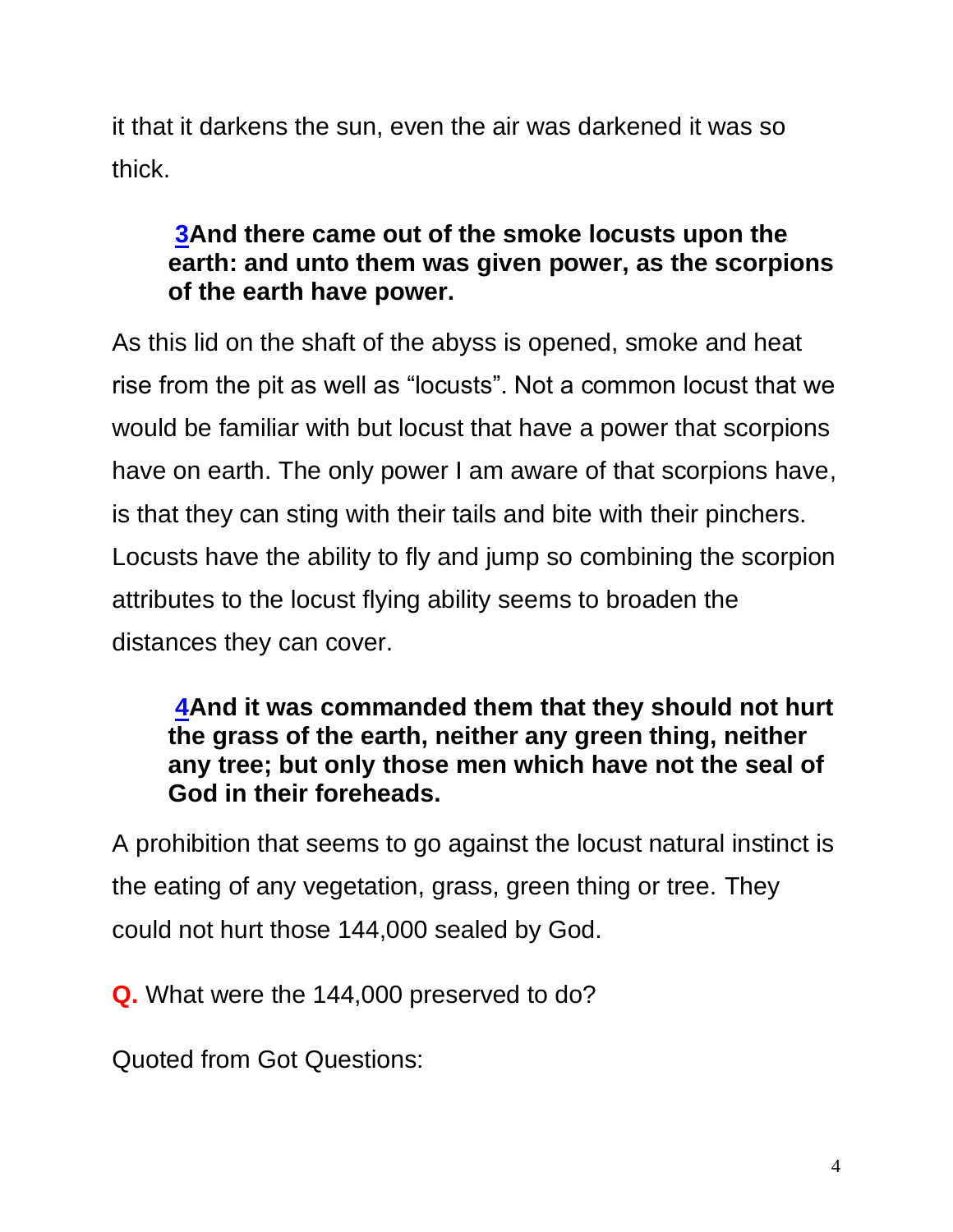*"These 144,000 Jews are "sealed," which means they have the special protection of God. They are kept safe from the divine judgments and from the wrath of the Antichrist. They can freely perform their mission during the [tribulation.](https://www.gotquestions.org/tribulation.html) It had been previously prophesied that Israel would repent and turn back to God [\(Zechariah 12:10;](https://biblia.com/bible/kjv1900/Zech%2012.10) [Romans 11:25–27\)](https://biblia.com/bible/kjv1900/Rom%2011.25%E2%80%9327), and the 144,000 Jews seem to be a sort of "first fruits" [\(Revelation 14:4\)](https://biblia.com/bible/kjv1900/Rev%2014.4) of that redeemed Israel. Their mission seems to be to evangelize the post-rapture world and proclaim the gospel during the tribulation period. As a result of their ministry, millions—"a great multitude that no one could count, from every nation, tribe, people and language" [\(Revelation 7:9\)](https://biblia.com/bible/kjv1900/Rev%207.9)—will come to faith in Christ."*

> *Romans 11: [25F](https://biblehub.com/romans/11-25.htm)or I would not, brethren, that ye should be ignorant of this mystery, lest ye should be wise in your own conceits; that blindness in part is happened to Israel, until the fulness of the Gentiles be come in.*

Israel was blinded by God due to their unbelief in the Messiah.

We are cautioned not to think to highly of ourselves as Believers

as it is part of God's plan to save His Chosen people Israel.

*[26A](https://biblehub.com/romans/11-26.htm)nd so all Israel shall be saved: as it is written, There shall come out of Sion the Deliverer, and shall turn away ungodliness from Jacob:*

*[27F](https://biblehub.com/romans/11-27.htm)or this is my covenant unto them, when I shall take away their sins.*

Who is them? Israel

*[28A](https://biblehub.com/romans/11-28.htm)s concerning the gospel, they are enemies for your sakes: but as touching the election, they are beloved for the fathers' sakes.*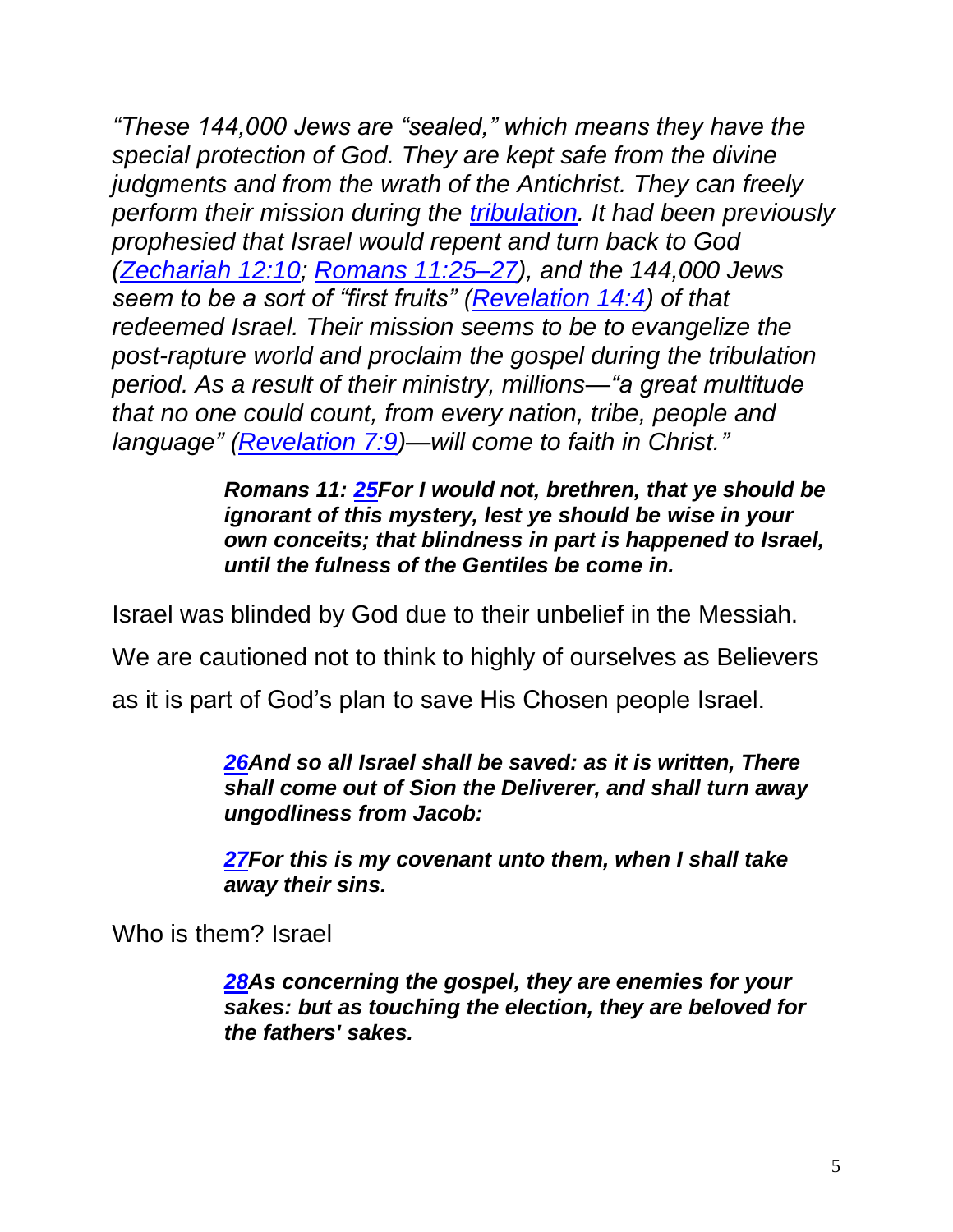Israel became the enemy of God for our sakes. If they had not rejected Jesus, we would not have had Salvation. We and any Jew who has accepted Christ is part of the "election" the chosen.

#### *[29F](https://biblehub.com/romans/11-29.htm)or the gifts and calling of God are without repentance.*

God called us and loved us before we were saved.

#### *[30F](https://biblehub.com/romans/11-30.htm)or as ye in times past have not believed God, yet have now obtained mercy through their unbelief:*

We believers in times past before we were saved did not believe, yet now we have obtained mercy and it came about due to the unbelief in the Messiah by Israel.

#### *[31E](https://biblehub.com/romans/11-31.htm)ven so have these also now not believed, that through your mercy they also may obtain mercy. [32F](https://biblehub.com/romans/11-32.htm)or God hath concluded them all in unbelief, that he might have mercy upon all.*

Just as Mercy from God was extended to us, we now need to extend Mercy to Israel and pray for them that they would be saved by the Power of God and the testimony of these 144,000 witnesses.

#### **[5A](https://biblehub.com/revelation/9-5.htm)nd to them it was given that they should not kill them, but that they should be tormented five months: and their torment** *was* **as the torment of a scorpion, when he striketh a man.**

There are over a thousand different types of scorpions on the earth today. Only about 25 of these earthly ones can cause death.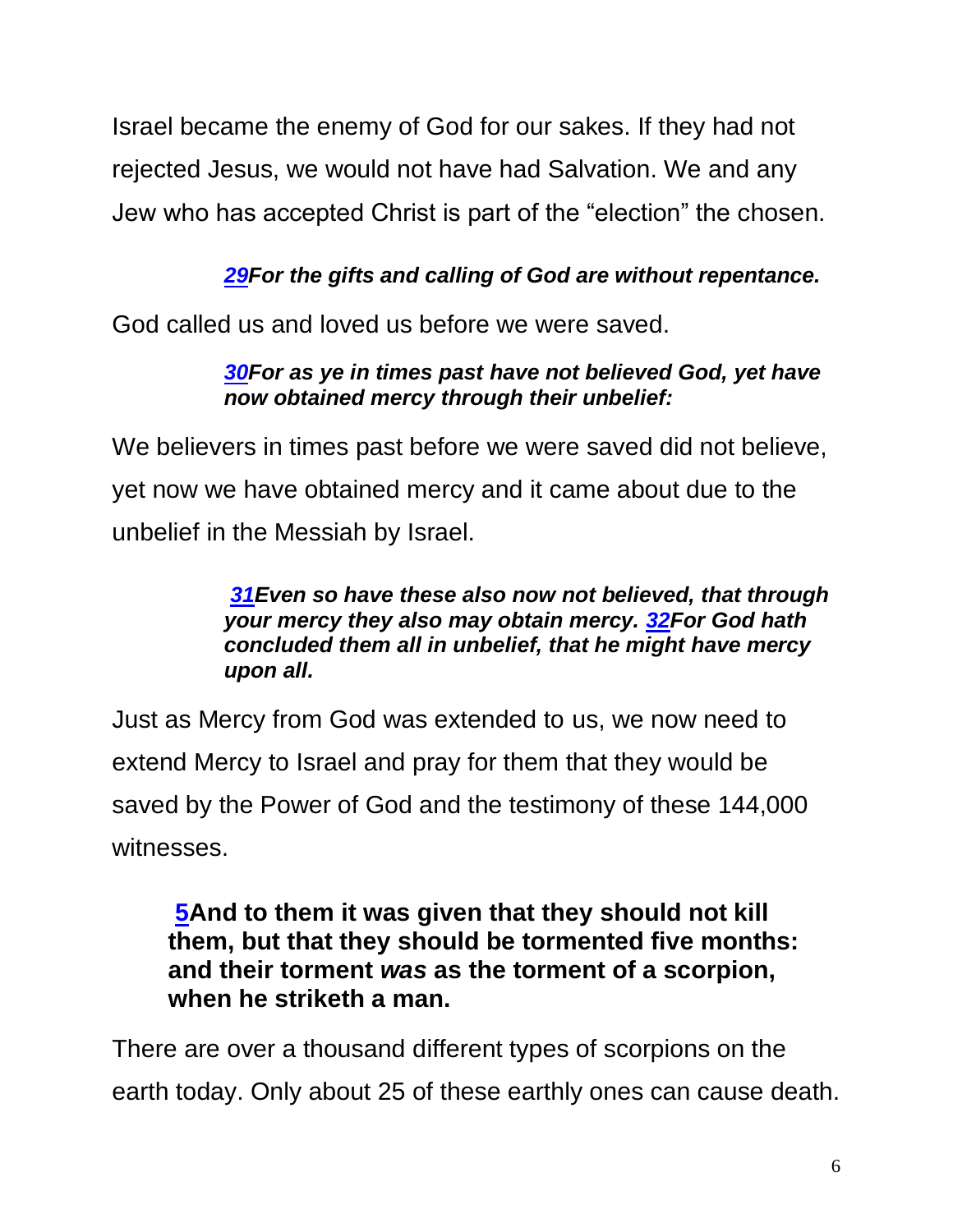The scorpions identified here though are demonic in their natural state of existence. They come from the abyss where they have been confined for a great amount of time. They are single minded and must have the ability to follow instructions. They are forbidden to eat as their earthly kind do and are designated to only harm humans with their stings, but are not allowed to kill them.

#### **[6A](https://biblehub.com/revelation/9-6.htm)nd in those days shall men seek death, and shall not find it; and shall desire to die, and death shall flee from them.**

The sting and as other events of these days happens must be so intense that mankind wants to die rather than live through the pain. In some manner God does not allow them to die though, so they must endure the Wrath of God.

Now we get it to a more complicated description that John is going to give. We all know what locusts look like and we know what scorpions look like but it is doubtful that any of us have ever seen a combination of scorpion and locust. Be that as it may, we are now given another description by John that complicates the appearance even more of these demons.

We are tempted to use some speculation here, but we need to remember it is purely speculation. John now brings in as part of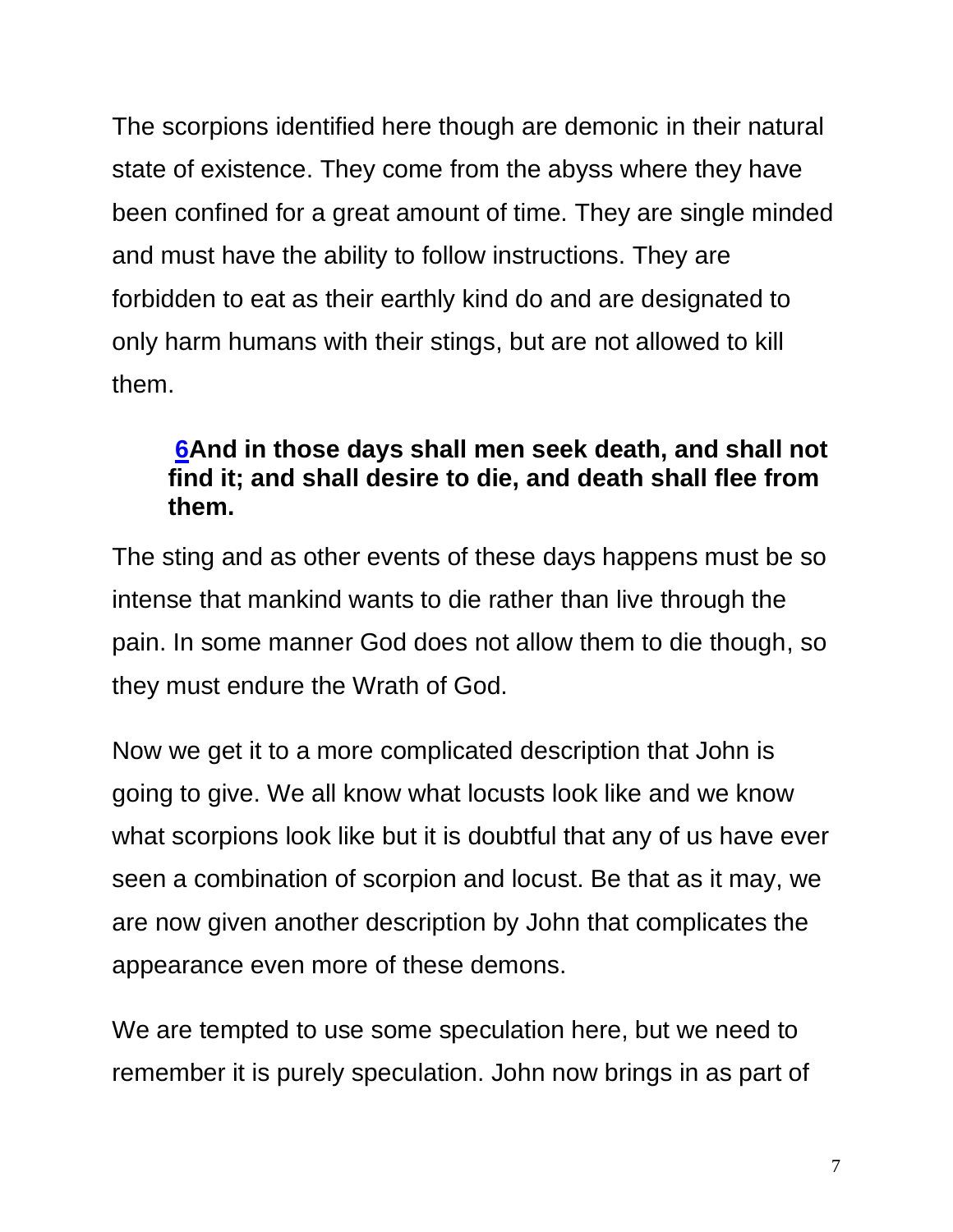the description something quite larger than what we know of scorpions and locusts, that is the image of a horse or something that looks like a horse arrayed for battle. John will use one of those words that is a simile, using a word that we understand to describe something that we don't understand. The word John will use is "like". Synonyms for the word "like" are, similar, comparable, alike, corresponding, identical, approximating, resembling, same, as, similar to for just a few examples.

**[7A](https://biblehub.com/revelation/9-7.htm)nd the shapes of the locusts** *were* **like unto horses prepared unto battle; and on their heads** *were* **as it were crowns like gold, and their faces** *were* **as the faces of men. [8A](https://biblehub.com/revelation/9-8.htm)nd they had hair as the hair of women, and their teeth were as** *the teeth* **of lions. [9A](https://biblehub.com/revelation/9-9.htm)nd they had breastplates, as it were breastplates of iron; and the sound of their wings** *was* **as the sound of chariots of many horses running to battle. [10A](https://biblehub.com/revelation/9-10.htm)nd they had tails like unto scorpions, and there were stings in their tails: and their power** *was* **to hurt men five months.**

If I am going to speculate on what John was describing I will remove any restraints on imagination. If you were John and shown the exact thing that is going to attack the earth, something you have never seen before and had to describe it what would you say?

Here is a picture of a thing that if you had to describe and had absolutely no idea what it or any of its parts were how would you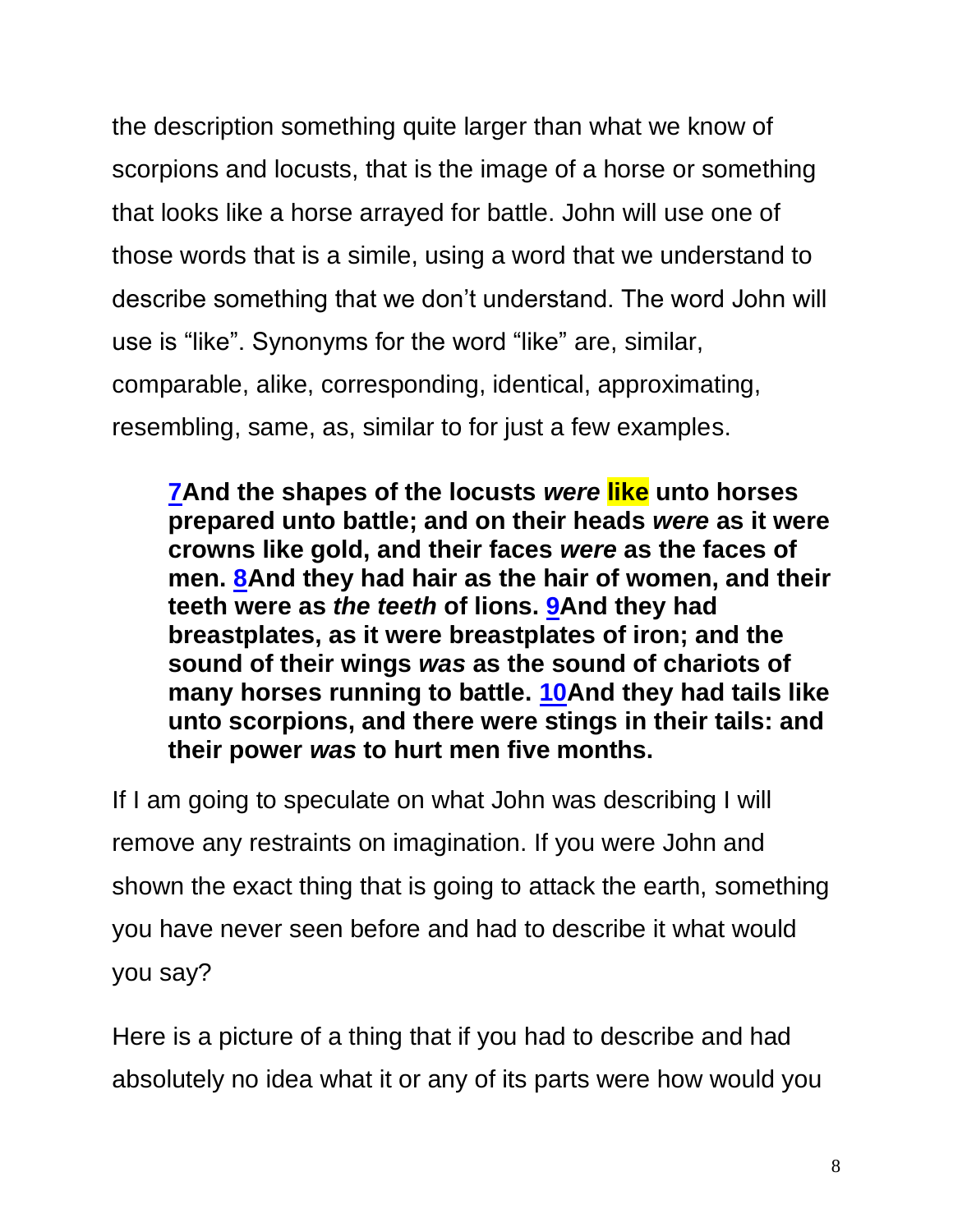describe it? I am going to show you four images, can you see John's description in any of them?

> *[7A](https://biblehub.com/revelation/9-7.htm)nd the shapes of the locusts were like unto horses prepared unto battle; and on their heads were as it were crowns like gold, and their faces were as the faces of men. [8A](https://biblehub.com/revelation/9-8.htm)nd they had hair as the hair of women, and their teeth were as the teeth of lions."*





And below is a more precise drawing of what John describes.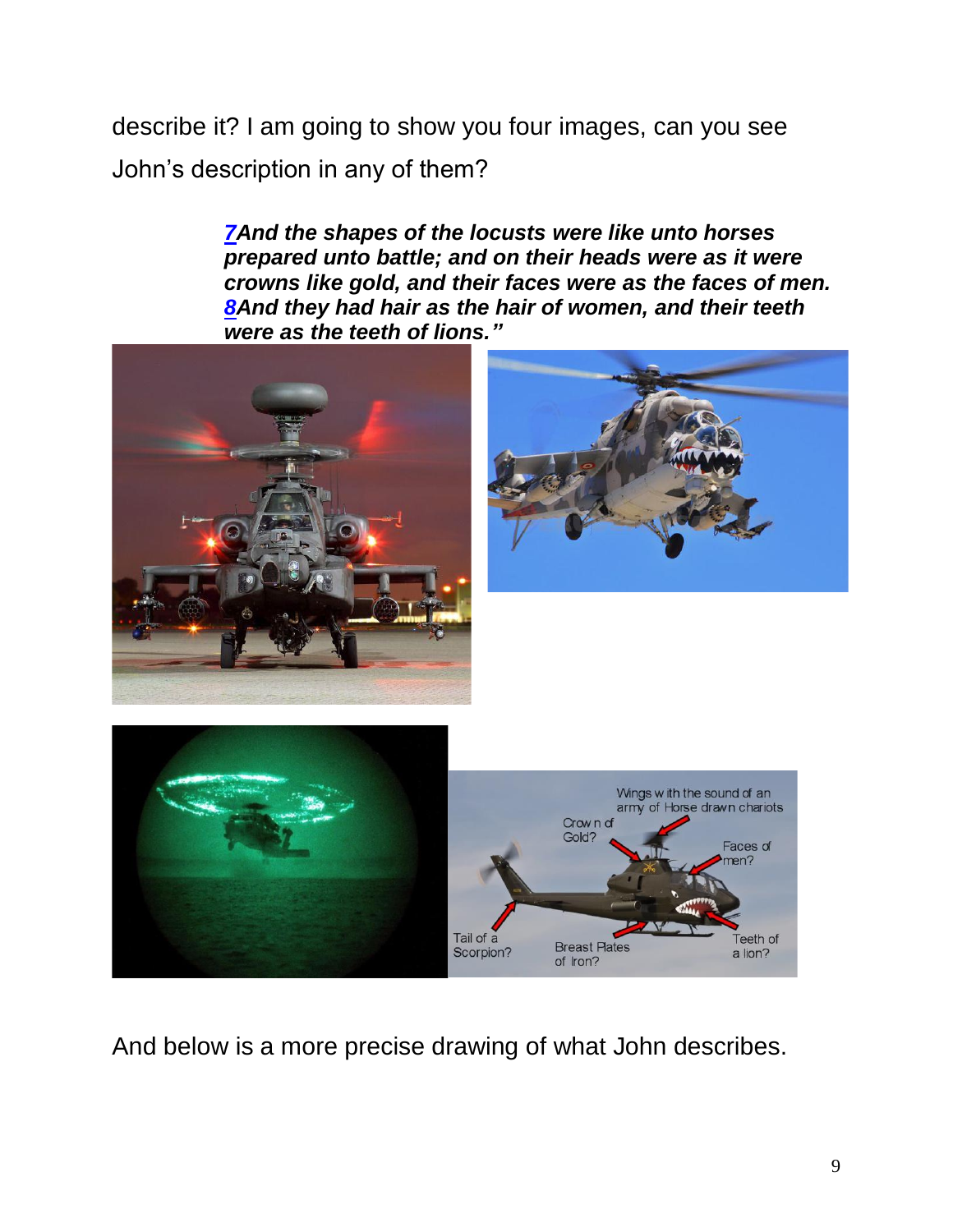

That ends my attempt at speculation for the moment.

**[11A](https://biblehub.com/revelation/9-11.htm)nd they had a king over them,** *which is* **the angel of the bottomless pit, whose name in the Hebrew tongue** *is* **Abaddon, but in the Greek tongue hath** *his* **name Apollyon.**

The obvious conclusion based on the name of this "king" of the underworld is that it is Satan. As was said earlier it is doubtful that he has a throne and servants attending to his every need. Quite likely he will be the focus of much anger as their leader that lied and brought them to this path of eternal damnation and the lake of fire.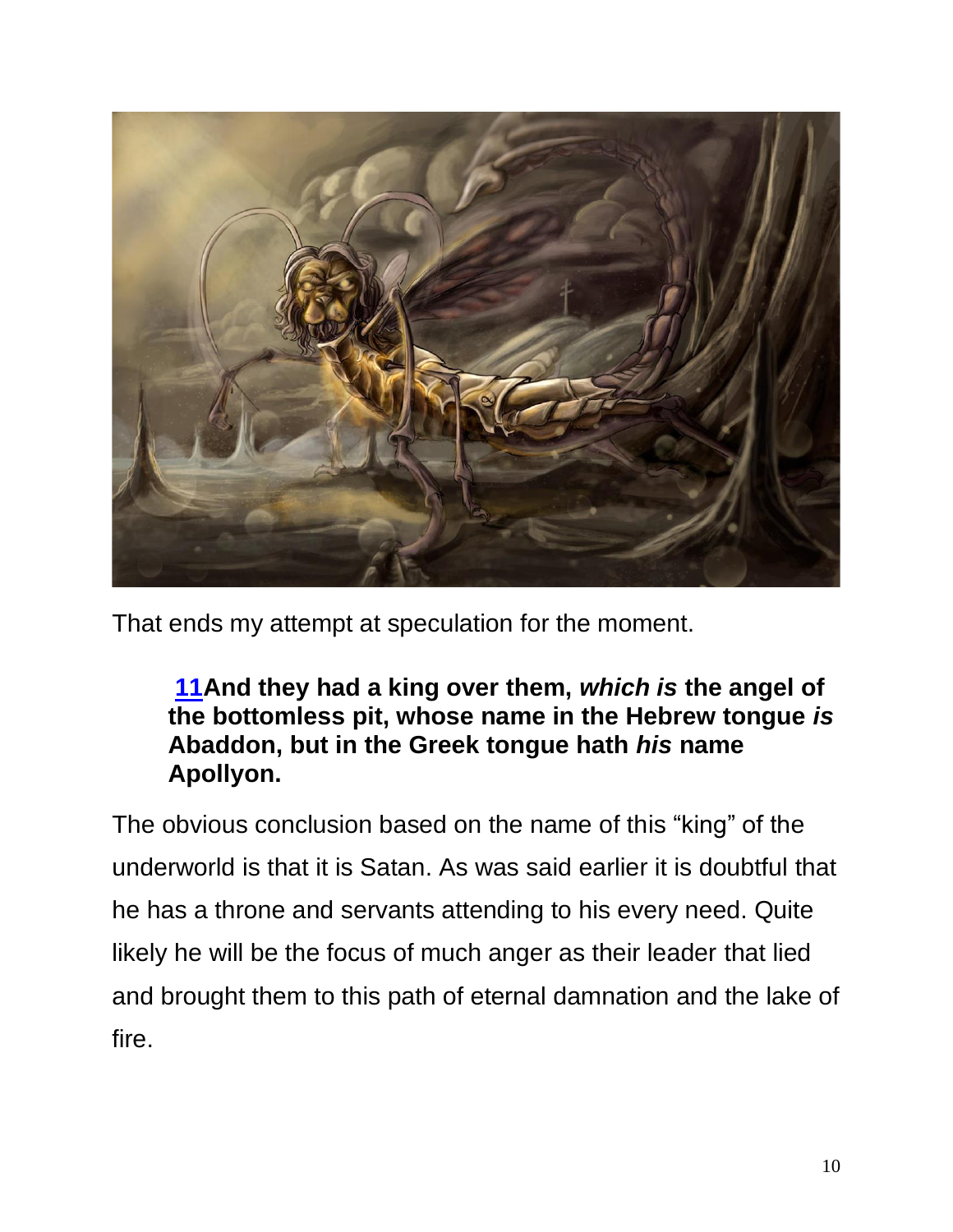From Strong's concordance:

*"Definition: "a destroyer", Apollyon, the angel of the abyss Usage: Apollyon, The Destroying One, a Greek translation of the Hebrew: Abaddon. HELPS Word-studies*

*Cognate: 623 Apollýōn (from [622](https://biblehub.com/greek/622.htm) /apóllymi, "cause to perish, be ruined") – properly, "the destroyer" (from the Abyss), i.e. Satan (used only in Rev 9:11)."*

### **[12O](https://biblehub.com/revelation/9-12.htm)ne woe is past;** *and***, behold, there come two woes more hereafter.**

As we saw earlier an angel had said "woe, woe, woe." That was important in that it identified three specific judgements that were to come upon the earth. Each woe was a separate judgement.

## **The Sixth Trumpet**

### **[13A](https://biblehub.com/revelation/9-13.htm)nd the sixth angel sounded, and I heard a voice from the four horns of the golden altar which is before God,**

Horns represent power and authority. Why there is a voice heard from the four corners. This is the original golden alter that was later at God's direction built and place in the Earthly Temple. In the Jerusalem Temple this Golden Alter is called the Alter of Incense and sits just outside the veil which partitioned the Holy of Holies. The High Priest once a year by law would take some of the coals and burning incense and enter the Holy of Holies. The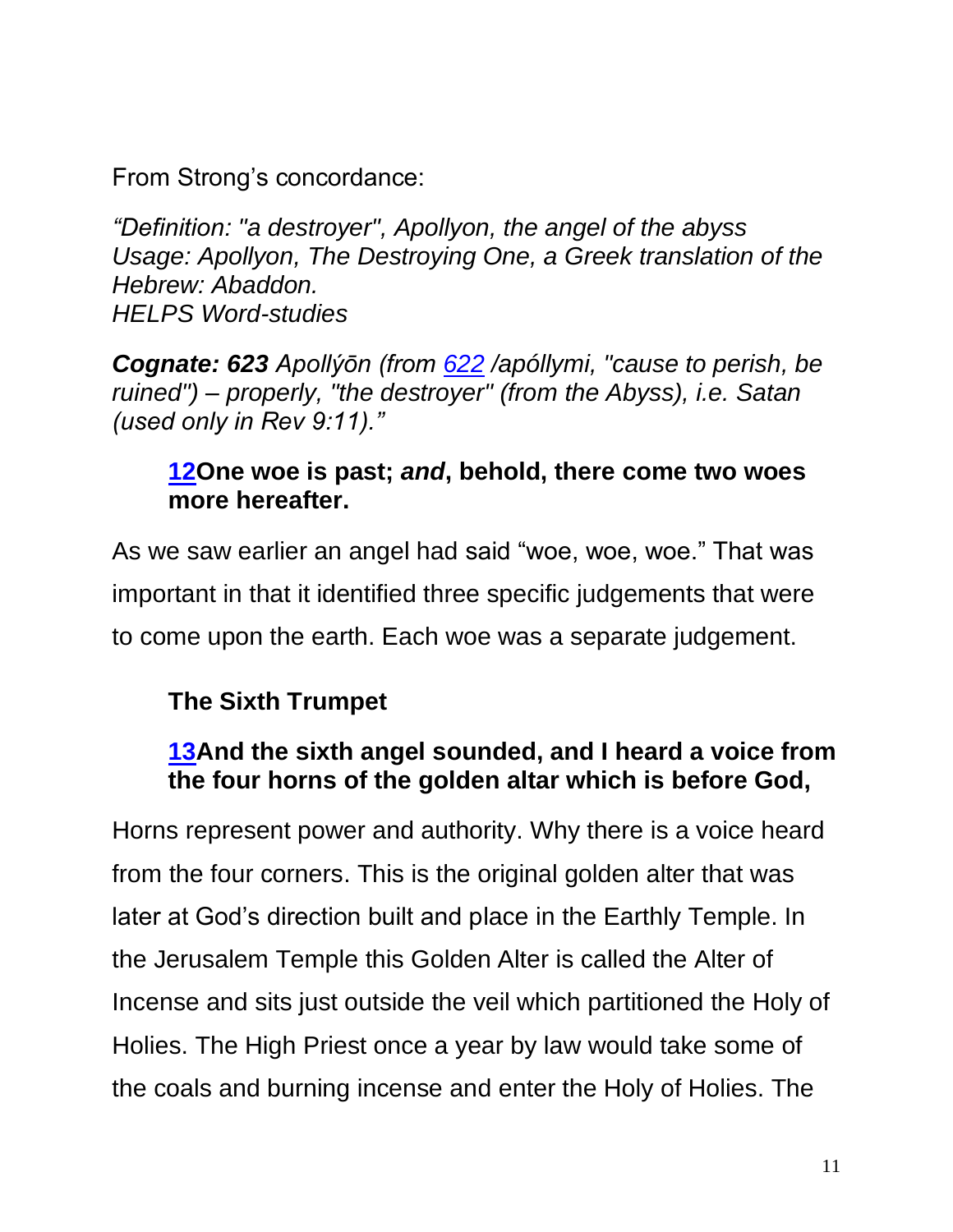sweet aroma was a pleasing aroma before God. We just read that the burning incense was mixed with the prayer of those on earth and rose up to God's presence.

> *Revelation 8: [3A](http://biblehub.com/revelation/8-3.htm)nd another angel came and stood at the altar, having a golden censer; and there was given unto him much incense, that he should offer it with the prayers of all saints upon the golden altar which was before the throne.*

Many commentators believe this voice coming from the four horns on the alter is a representation of the unified call from the four gospels pointing to Jesus the Messiah and the coming woe.

### **[14S](https://biblehub.com/revelation/9-14.htm)aying to the sixth angel which had the trumpet, Loose the four angels which are bound in the great river Euphrates.**

The Euphrates River has always been symbolic of the eastern boundary of Israel. Israel has always looked at this river as the point where their enemies come from. This verse may be pointing to that ideal and these angels that have been restrained from carrying out a devastating blow to those who have rejected the King of Israel.

Whether these are good angels or bad angels is not clarified here but rest assured God is in control and they are limited in the amount of death they can bring. It is interesting to note that the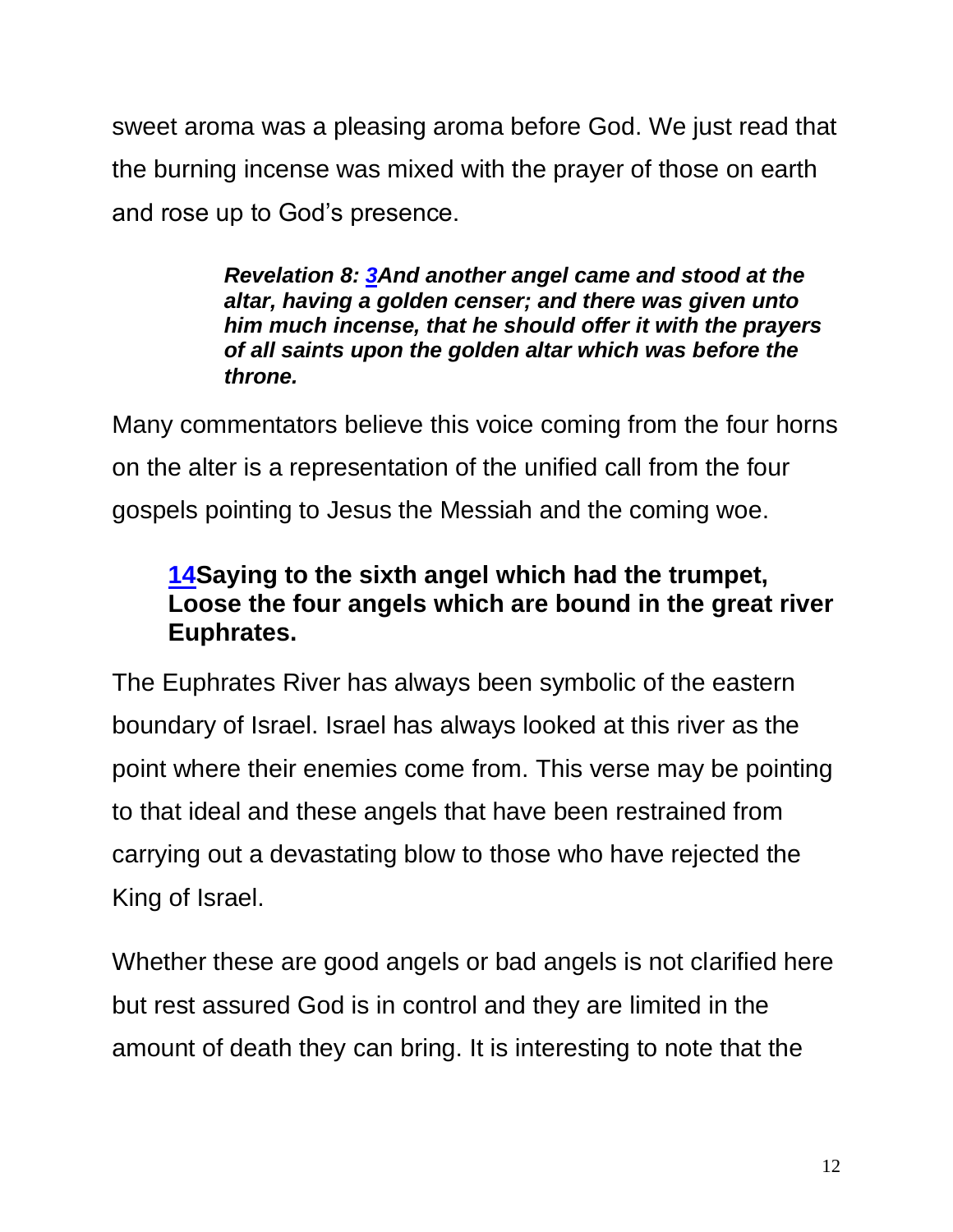term "bound in the great river" as opposed to bound by the great river?

### **[15A](https://biblehub.com/revelation/9-15.htm)nd the four angels were loosed, which were prepared for an hour, and a day, and a month, and a year, for to slay the third part of men.**

In the case of some angels their entire existence is to carry out a single mission as it is with these specific angels. Their mission is to kill 1/3 of mankind. It is curious why God would limit them to 1/3 and not totally wipe out mankind? One possibility based on our understanding of the Millennial Reign of Christ is that the world is repopulated by those who survive the tribulation without taking the mark of the beast or being slain. If God wiped out the entire race, then there would be no remnant to carry on procreation. Rest assured there is much more death to come to those who reject Christ this is only one volley of such death.

John now is introduced to another type of beast that makes up this army that has been restrained in the Euphrates River. I will allude to another possibility other than bound creatures that will make up this army but again to be clear it is PURELY SPECULATION. It will be based solely up our familiarity with current day military hardware and associated smells from battle.

#### **[16A](https://biblehub.com/revelation/9-16.htm)nd the number of the army of the horsemen** *were* **two hundred thousand thousand: and I heard the**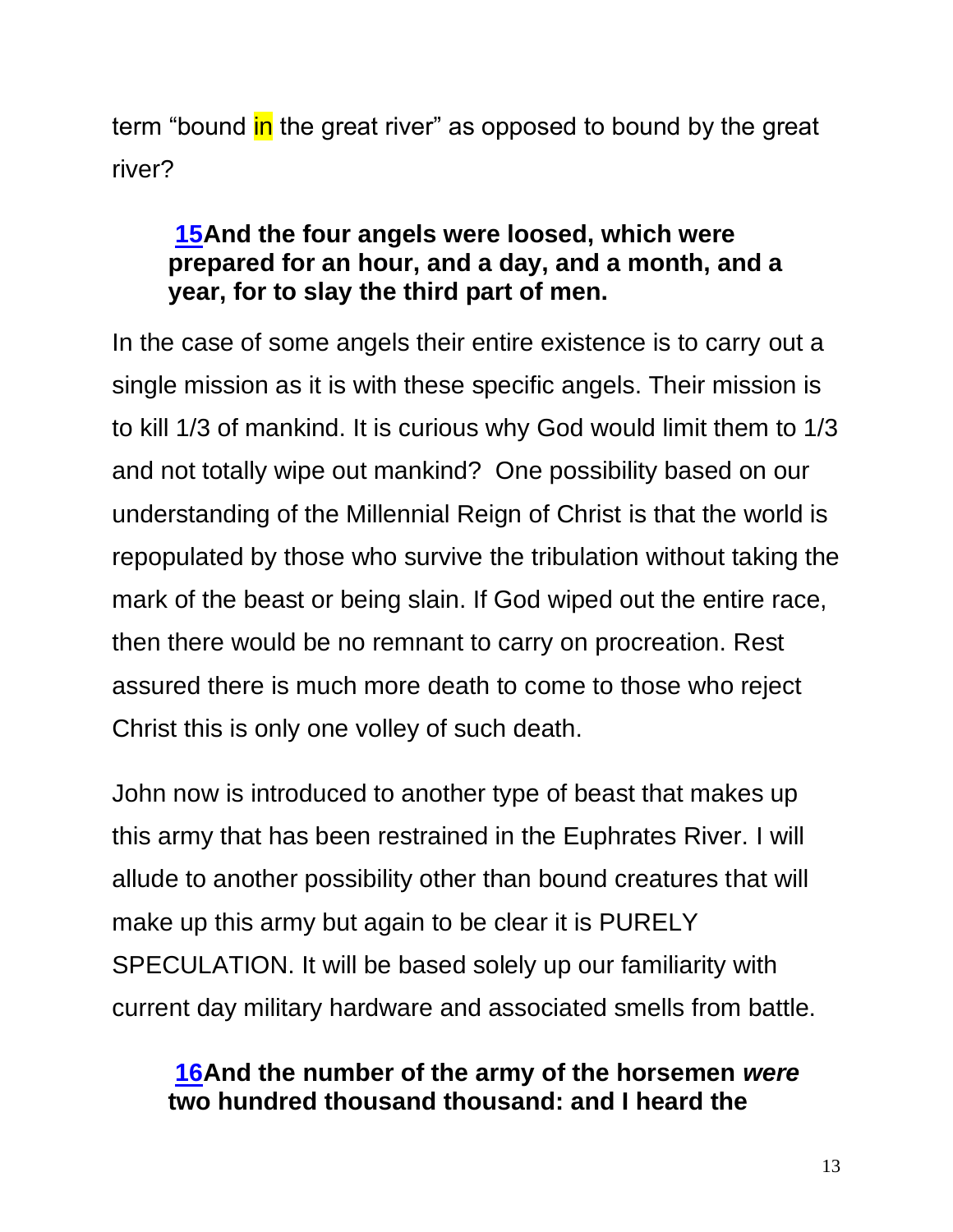**number of them. [17A](https://biblehub.com/revelation/9-17.htm)nd thus I saw the horses in the vision, and them that sat on them, having breastplates of fire, and of jacinth, and brimstone: and the heads of the horses** *were* **as the heads of lions; and out of their mouths issued fire and smoke and brimstone.**



*…… having breastplates of fire, and of jacinth, and brimstone* There are examples, however few, of lion or tiger faces painted on the front of tanks but that may not suffice to fulfill the description of a human made machine as what John was describing.

Additionally, to literally amass a 200-million-man army would be impossible today even if they were able to combine the top 45 militaries of the world including the United States, China, Russia, North Korea, Pakistan, India, Egypt, Turkey, Syria. The top 45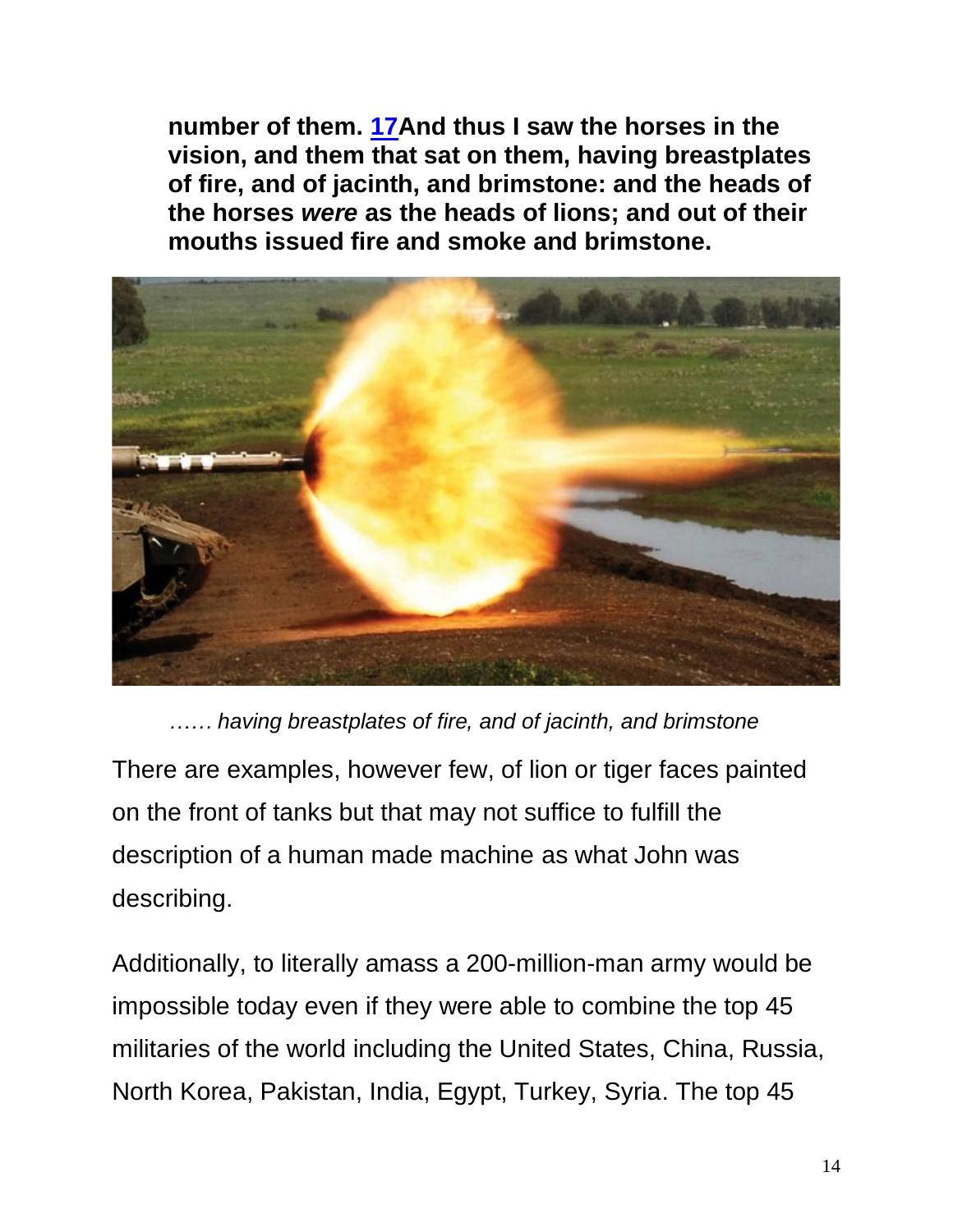world militaries only assembles 15 million troops well short of the 200 million that John states he heard.

Based on those numbers alone it is highly unlikely that this army is man-made. It is more likely demons described as they are by John, in the service of Satan and ultimately controlled by God's Omniscience.

### **[18B](https://biblehub.com/revelation/9-18.htm)y these three was the third part of men killed, by the fire, and by the smoke, and by the brimstone, which issued out of their mouths.**

Not to be confused but there are three woes but that is not what is referenced here. The three reference here is the "fire, smoke and brimstone. It was that combination of violent attacks carried out by the 200 million demons that 1/3 of mankind is killed.

The three woes are:

| 1. Locust                  | 5 <sup>th</sup> Trumpet | <b>Revelation 9:3</b>  |
|----------------------------|-------------------------|------------------------|
| 2. 200 million man army    | 6 <sup>th</sup> Trumpet | <b>Revelation 9:14</b> |
| 3. 7 final vial judgements | 7 <sup>th</sup> Trumpet | Revelation 11:15       |

When we get to the  $7<sup>th</sup>$  Trumpet we will see that it signals the transfer of the title deed in fact to Jesus Christ the rightful owner of creation.

**[19F](https://biblehub.com/revelation/9-19.htm)or their power is in their mouth, and in their tails: for their tails** *were* **like unto serpents, and had heads, and with them they do hurt.**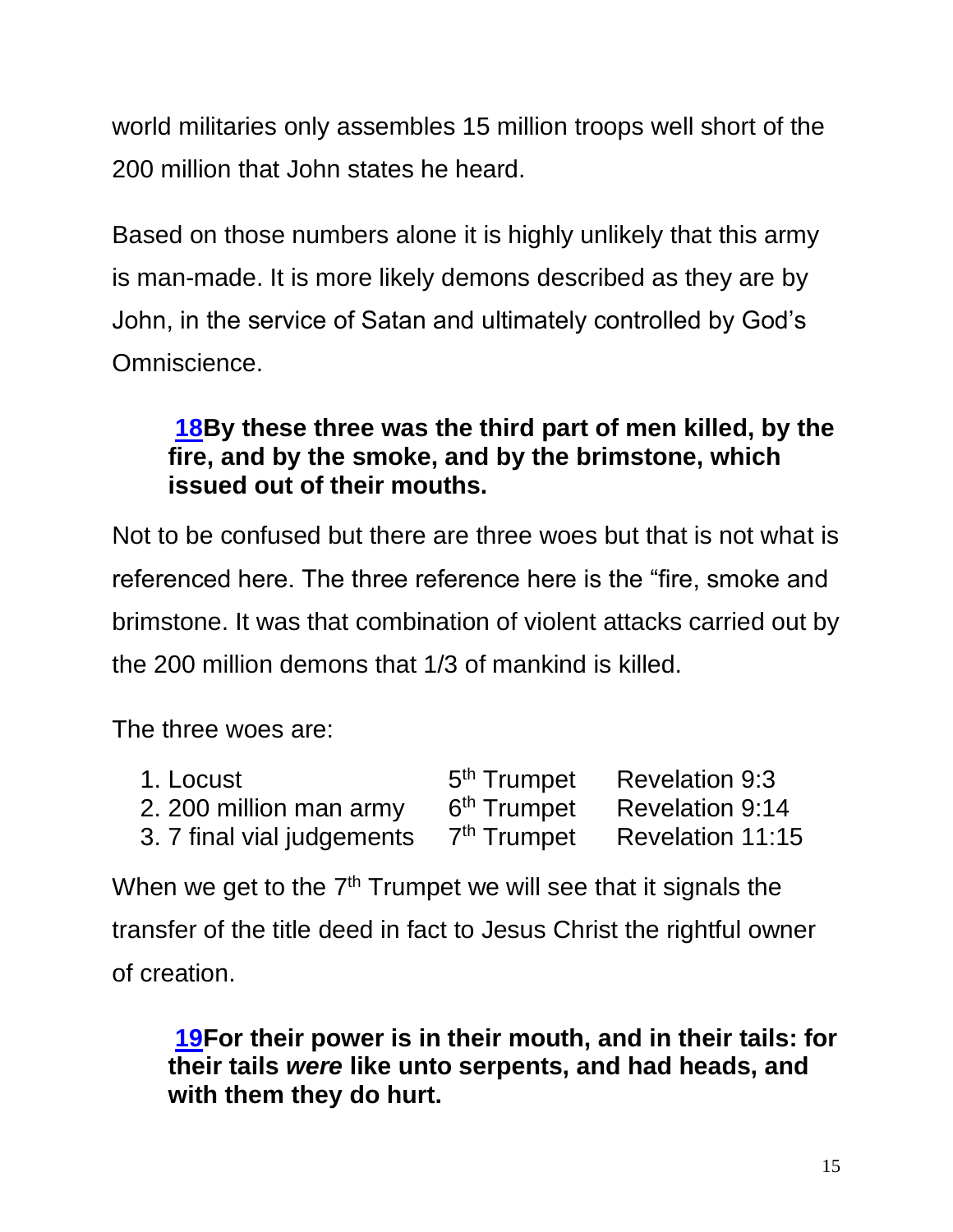This additional information seems to just enhance the idea that these are demons equipped to carry mass destruction.

**[20A](https://biblehub.com/revelation/9-20.htm)nd the rest of the men which were not killed by these plagues yet repented not of the works of their hands, that they should not worship devils, and idols of gold, and silver, and brass, and stone, and of wood: which neither can see, nor hear, nor walk:**

2/3's of mankind with some exceptions excluding have sided with Satan. Their devious nature is only growing in their hatred of God, and they refuse to repent. The exception, and we do not know the exact number but, they will hide and avoid the mark of the beast that arrives later.

## **[21N](https://biblehub.com/revelation/9-21.htm)either repented they of their murders, nor of their sorceries, nor of their fornication, nor of their thefts.**

Four things are listed here that magnifies man's evil nature.

**"Murders"** which is the taking of innocent blood but also includes hatred of others.

#### *1 John 3:15 Whosoever hateth his brother is a murderer: and ye know that no murderer hath eternal life abiding in him.*

My sense is that we are so far beyond just hatred that the act of murder is going to be common and open during this time of Tribulation. The only ones who would care about the idea of eternal life would be Believers.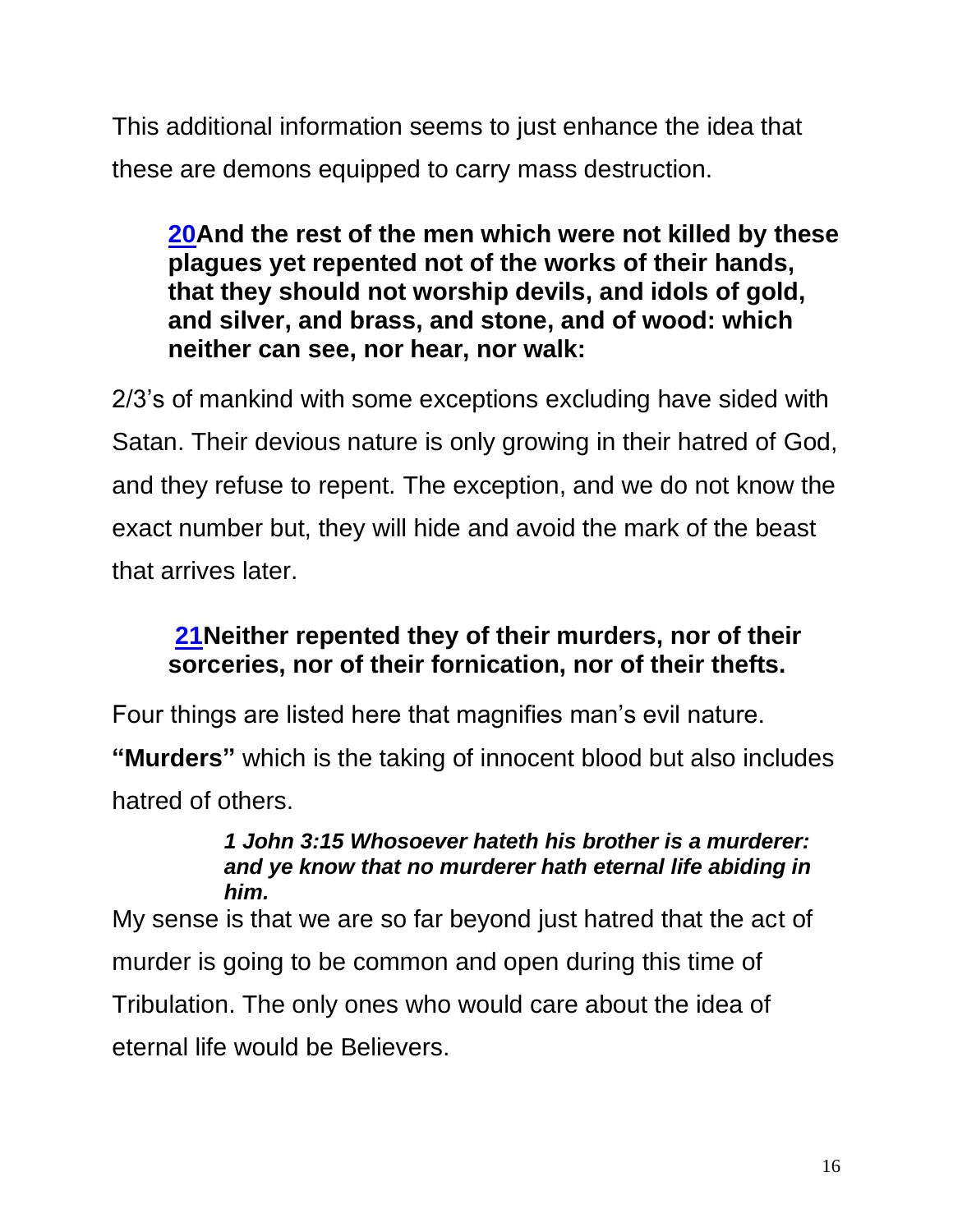**Sorceries** can include witchcraft, but we get our word Pharmacy from the Greek word for Sorceries, Pharmacia. In other words, drugs and it does not stipulate whether they be legal drugs or illegal drugs.

**Fornication** from Strong's Concordance Word help

**4202** *porneía* (the root of the English terms "pornography, pornographic"; cf. [4205](https://biblehub.com/greek/4205.htm) */pórnos*) which is derived from *pernaō*, "to sell off") – properly, a *selling off* (surrendering) of sexual purity; *promiscuity* of any (every) type.

If you pursue this word it covers everything from idol worship to sexual promiscuity.

From Got Questions:

*"Fornication is a term used in the Bible for any sexual misconduct or impure sexual activity that occurs outside of the bounds of a marriage covenant.* Fornication *is also applied symbolically in the Bible to the sins of idolatry and apostasy, or the abandoning of God."*

**Theft** is from the original word Klepto in the Greek

**Cognate: 2813** *kléptō* – to take, steal *secretively* (by stealth). [See](https://biblehub.com/greek/2812.htm)  [2812](https://biblehub.com/greek/2812.htm) (*kleptēs*).

It is where we get our word kleptomaniac.